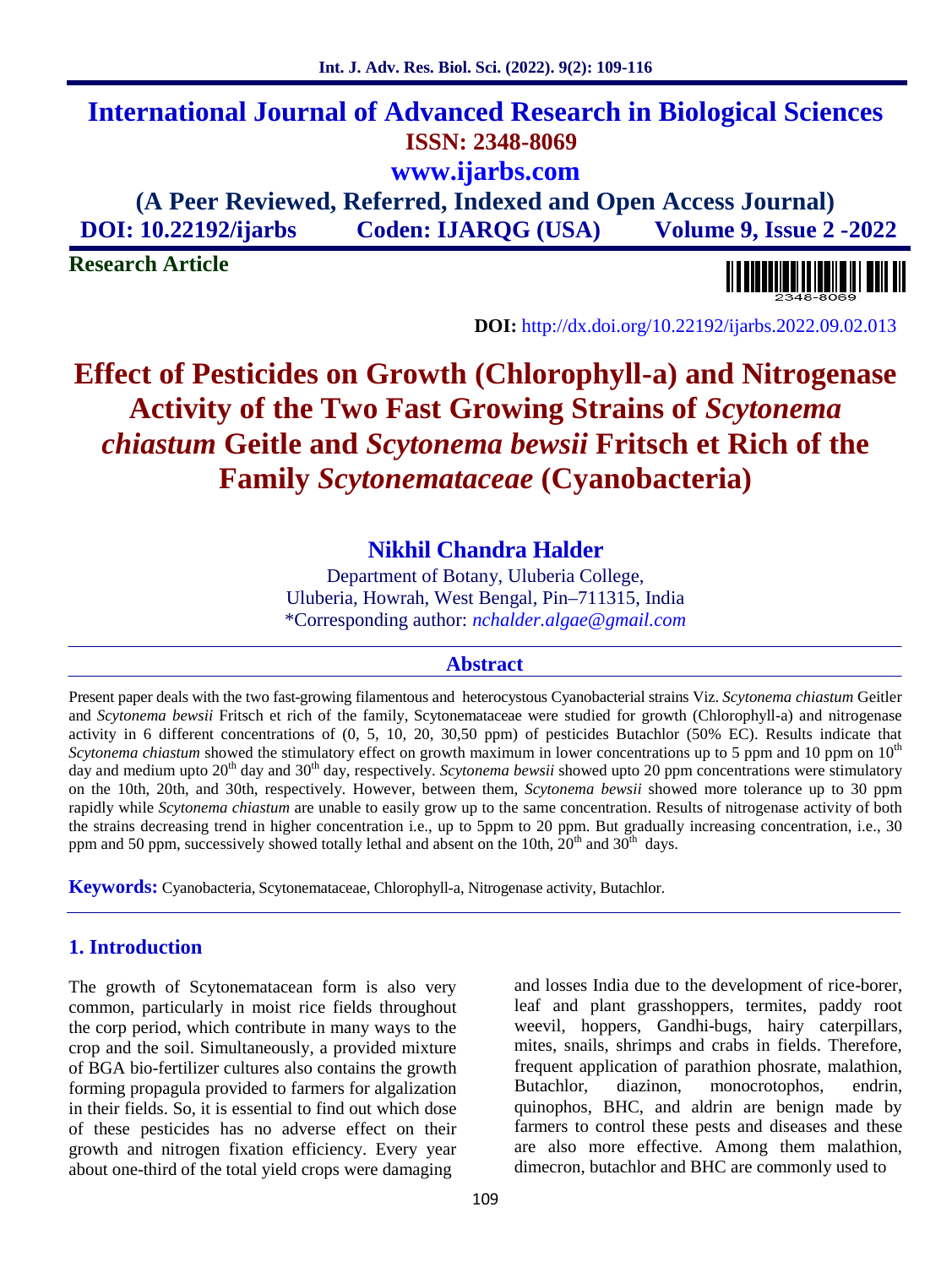control the pests. Pests and diseases cause losses in crop yields that are about thirty percent of the total yield in India. In rice-field soils of topical countries, abundance occurrence of various nitrogen fixing Cyanobacteria (BGA) also have much significance in supplying nitrogen for the crop and enriching the soil products, i.e., organic matter, growth promoting substances, amino acids peptides etc. But the application of these pesticides is also common in rice fields, affecting the growth of these Cyanobacteria.

## **2. Materials and Methods**

#### **2.1. Isolation and Maintain of the strains**

In total 21 strains belonging to the genera *Scytonema* of the family Scytonemataceae have been taken for the present study and which are isolated from their natural materials and from enrichment cultures of the soil samples collected from various fields of rice growing localities of several districts of Uttar Pradesh and West Bengal in India. All the selected strains were found different in their morphological and physiological behaviours. Finally, a few strains were selected as fast-growing strains after comparing their growth (chlorophyll-a and dry weight Nitrogenase activity) with other strains of the order Scytonemataceae and Nostocaceae. A similar quantity of the inoculum was taken from their exponential growth phase of unialgal cultures grown in BG11 nitrogen-free liquid medium (Stanier et. al., 1971). The streaking method carried out the isolation of these filamentous forms (Kaushik, 1987). Cyanobacterial samples were inoculated upto 30 days at  $32 \pm 2^{\circ}$ C and 4000-5000 Lux light intensity under 14/10 LD. The final pH was adjusted at 7.5. Required concentrations of Butachlor (50% EC) were prepared aseptically in 10 ml containing sterilized medium after making their stock solutions.

#### **2.2. Morphological observation and identifications**

Morphological observations were recorded with the help of Nikon and MOTIC microscopes with attaching photosystems.

#### **2.3. Identification of these filamentous cyanobacteria**

The taxonomic identifications of isolated filamented strains were made by following the key given by Desikachary (1959), Komarek & Anagnostidis (1986, 1988), Tiwari (1972, 1975 and 1979) and Tiwari et.al., and also our present observations.

#### **2.4. Physiological studies**

**(a) Determination of chlorophyll-a (μg/ml):** The replicates were in the test tubes containing 10 ml of liquid medium. The growth of strains was measured after a definite period i.e.,  $10^{th}$  day,  $20^{th}$  day and  $30^{th}$  day, respectfully of inoculation by an increase in chlorophyll-a μg/ml.

**(b) Estimation of Nitrogenase activity:** Nitrogen as activity was analysed in the cultures grown in nitrogen deficient medium .at the exponential stage of growtg. The activity was measured in terms of Acetylene Reduction Assay (ARA) (Kaushik and Venkataraman- 1983 using Gas Chromatograph (Amil- Nucon model- 5700) with para pack N and T columns (Stewart et al., 1967).

Acetylene equivalent to 10% of the total air space was injected into glass vial of 15 ml capacity. The vials were stopped with sub seals and incubated for 120 minutes at  $28 \pm 2^{0}$ C under 4000 – 5000 lux light intensity. The reaction was stopped by injecting 0.1 ml of 50 % TCA (Trichloro acetic acid) and the gas phase was analyzed for ethylene and the activity was expressed as n mole  $C_2H_4$  /  $\mu$ g chl / h and it is also presented as n mole  $C_2H_4$  /vial /h. Experiments were performed in three replicates.

## **3. Results**

#### **3.1.** *Scytonema chiastum* **Geitler**

#### **I. Growth (chlorophyll a µg/ml):**

The present alga has also increased in growth upto 10 ppm but the maximum percentage increase (72.47%, 91.17% and 100%) was in 5 ppm concentration. It is also observed that the percentage increase over the control was higher in younger growth. From 20 ppm concentration, it was interesting that the percentage of inhibition in growth was more pronounced during early days than later days. The growth was completely absent in 50 ppm concentration **(**Table 1, Fig.1).

#### **3.2. Nitrogenase activity:**

In terms of n mole  $C_2H_4$ / µg chl.a/h, it was gradually poor than the control in all treated replicates and maximum inhibition was found in the highest concentration and later days also and it was absent in 30 and 50 ppm concentration **(Table 2, Fig.2)**.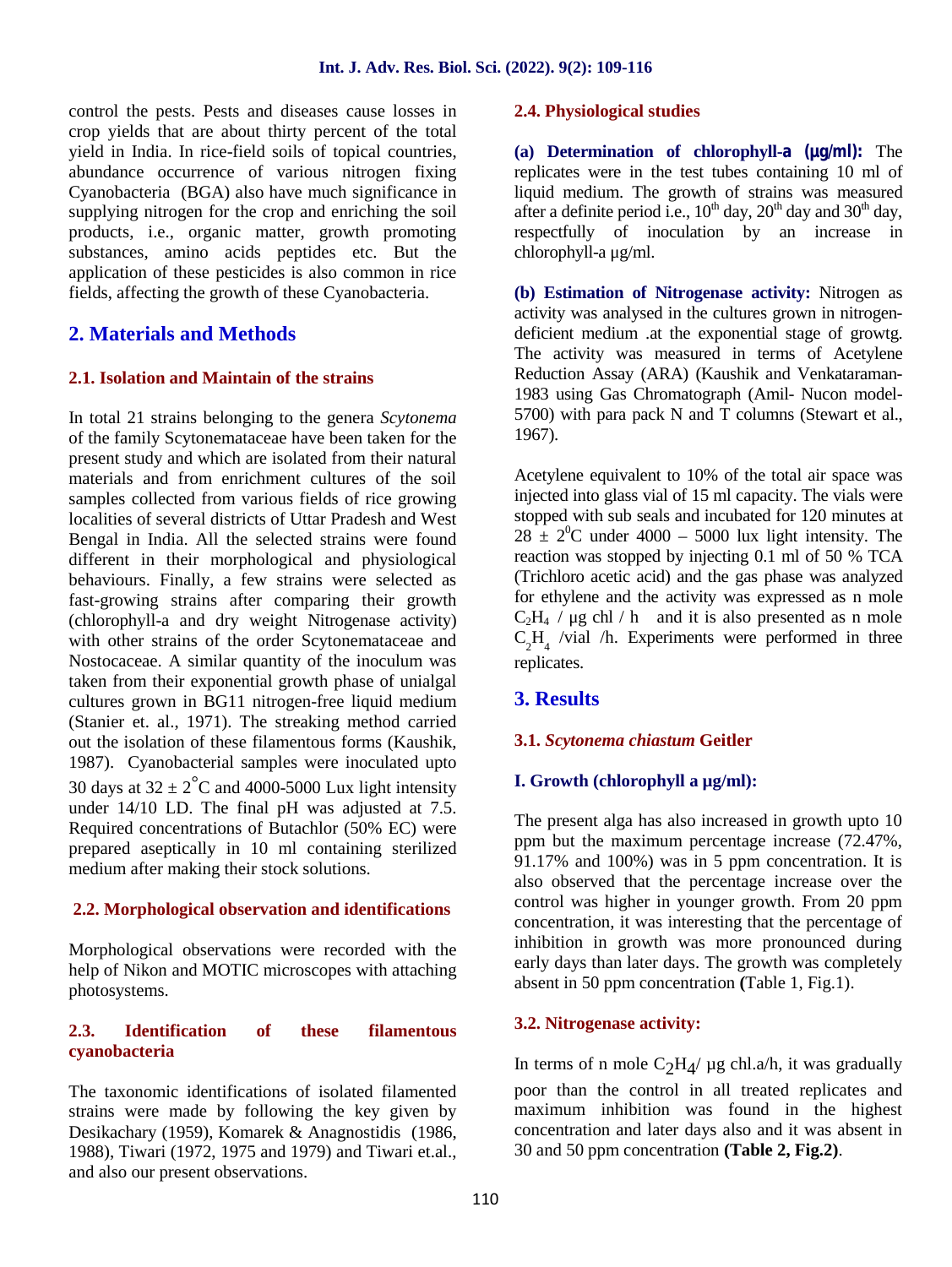However, an increase in nitrogenase activity in terms of n mole  $C_2H_4$  vial/h was observed in 5 ppm Furthe concentration on all days (10th to 30th days) and in 10 ppm only on 10th day. In remaining concentrations

(10 and 20 ppm), it was always lower than the control. Further, in 30 ppm and 50 ppm, it was absent due to poor or absence of growth **(**Table 3**)**.

#### **Table 1: Butachlor effect on Growth (chl.a a μg/ml) of** *Scytonema chiastum*

|                         | $10^{th}$ Day     | $20th$ Day        | $30th$ Day        |
|-------------------------|-------------------|-------------------|-------------------|
| Cont.                   | 0.139             | 0.204             | 0.327             |
| 5 ppm                   | $0.278(+100\%)$   | $0.390(+91.17%)$  | $0.564(+72.47%)$  |
| $10$ ppm                | $0.226(-62.58%)$  | $0.296(+45.09\%)$ | $0.471(-44.03\%)$ |
| 20 ppm                  | $0.069(-50.35\%)$ | $0.183(-10.29%)$  | $0.306(-06.42\%)$ |
| 30 ppm                  | $0.023(-83.45%)$  | $0.079(-61.27%)$  | $0.145(-55.65%)$  |
| $50$ ppm                |                   |                   |                   |
| Growth absent.<br>$---$ |                   |                   |                   |



**Figure-1: Butachlor effect on Growth (chl.a a μg/ml) of** *Scytonema chiastum*

| Table 2: Butachlor effect on Nitrogenase activity (n mole $C_2h_4/\mu g$ /chl.a/h) of <i>Scytonema Chiastum</i> |  |
|-----------------------------------------------------------------------------------------------------------------|--|
|-----------------------------------------------------------------------------------------------------------------|--|

|                                     | $10^{th}$ Day    | $20th$ Day       | $30th$ Day      |
|-------------------------------------|------------------|------------------|-----------------|
| Cont.                               | 2.44             | 2.25             | 1.72            |
| 5 ppm                               | $2.38(-2.45%)$   | $1.38(-38.66%)$  | $1.33(-22.67%)$ |
| $10$ ppm                            | $1.92(-21.31\%)$ | $1.02(-54.66\%)$ | $0.91(-47.09%)$ |
| 20 ppm                              | $1.60(-34.47%)$  | $0.80(-64.44\%)$ | $0.57(-66.86%)$ |
| 30 ppm                              |                  |                  |                 |
| 50 ppm                              |                  |                  | ----            |
| Nitrogenase activity absent.<br>--- |                  |                  |                 |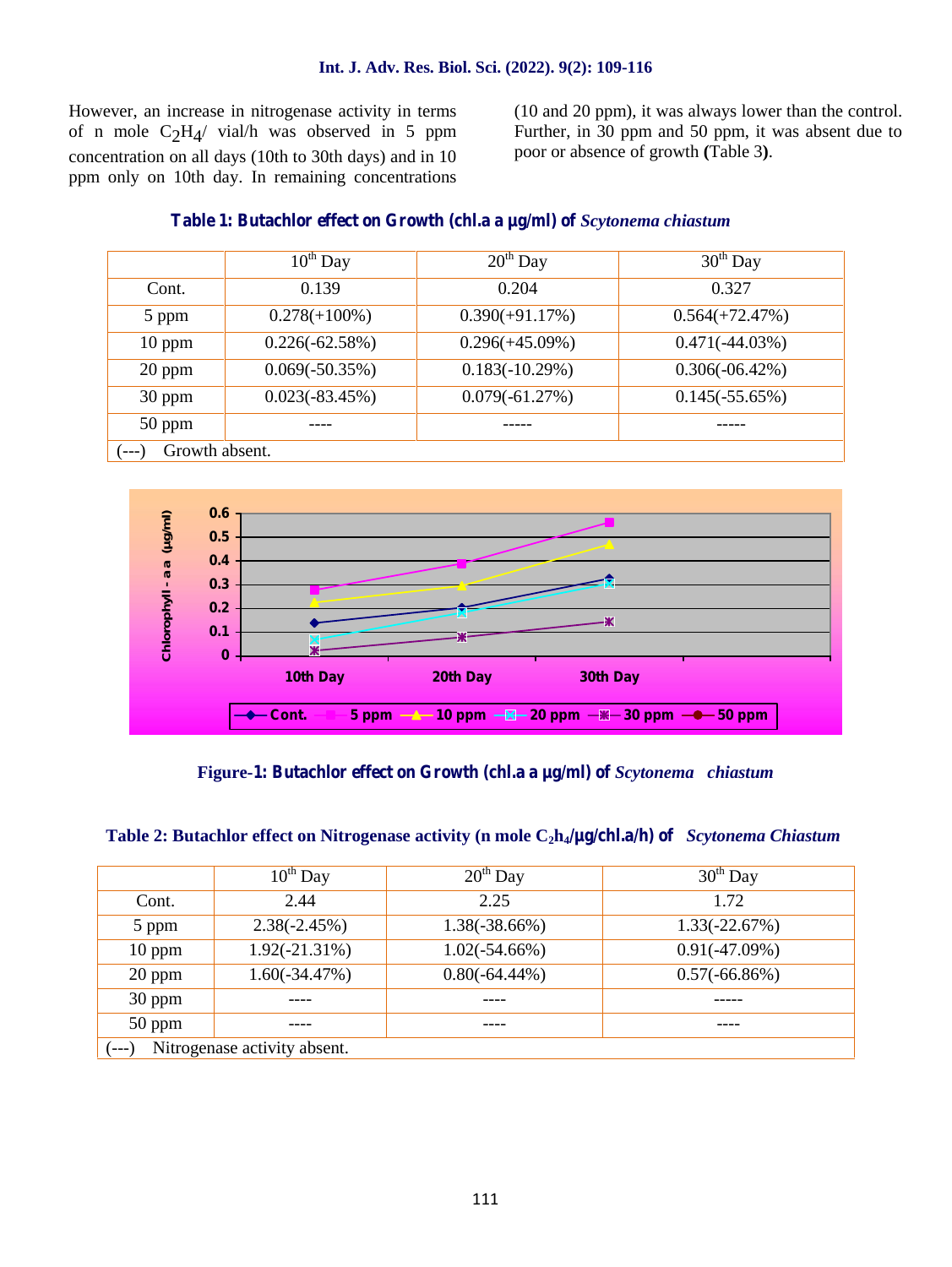**Int. J. Adv. Res. Biol. Sci. (2022). 9(2): 109-116**



**Figure-2. Butachlor effect on Nitrogenase activity (n mole C2h4/μg/chl.a/h) of** *Scytonema Chiastum*

| Chiastum                     |                  |                  |                  |
|------------------------------|------------------|------------------|------------------|
|                              | $10^{th}$ Day    | $20th$ Day       | $30th$ Day       |
| Cont.                        | 3.39             | 4.59             | 5.62             |
| 5 ppm                        | $6.61(+94.98\%)$ | $5.38(+17.21\%)$ | $7.50(+33.45\%)$ |
| $10$ ppm                     | $4.33(+27.72\%)$ | $3.01(-34.42\%)$ | $4.28(-23.84%)$  |
| $20$ ppm                     | $1.10(-67.55%)$  | $1.46(-68.19%)$  | $1.74(-69.03\%)$ |
| $30$ ppm                     |                  |                  |                  |
| $50$ ppm                     |                  |                  |                  |
| Nitrogenase activity absent. |                  |                  |                  |

| Table 3. Butachlor effect on Nitrogenase activity (n mole $C_2h_4/vial/h$ ) of Scytonema |  |
|------------------------------------------------------------------------------------------|--|
| <b>Chiastum</b>                                                                          |  |





#### **2.** *Scytonema bewsii* **Fritsch et Rich**

**I. Growth (Chlorophyll-a μg/ml):** The growth of alga increased upto 30 ppm while it was absent in 50 ppm concentration except on 20th day when inhibition in growth was present in 30 ppm. The increasing percentage was highest in each concentration on 10th ppm day in comparison to other days. However, compared to used concentrations, 20 ppm has the highest increase in growth **(**Table-4, Fig.4**)**.

**II. Nitrogenase activity:** In terms of n mole  $\rm{C_2H_4/}$  μg

chl. a/h, it was showing lower values in all treated replicates compared to the control and the highest inhibition (88.66%) was present on  $20<sup>th</sup>$  day in 20 ppm concentration all treated replicates. Interestingly, in 30 concentration, nitrogenase activity was completely absent on all estimation days **(**Table-5, Fig.5**)**.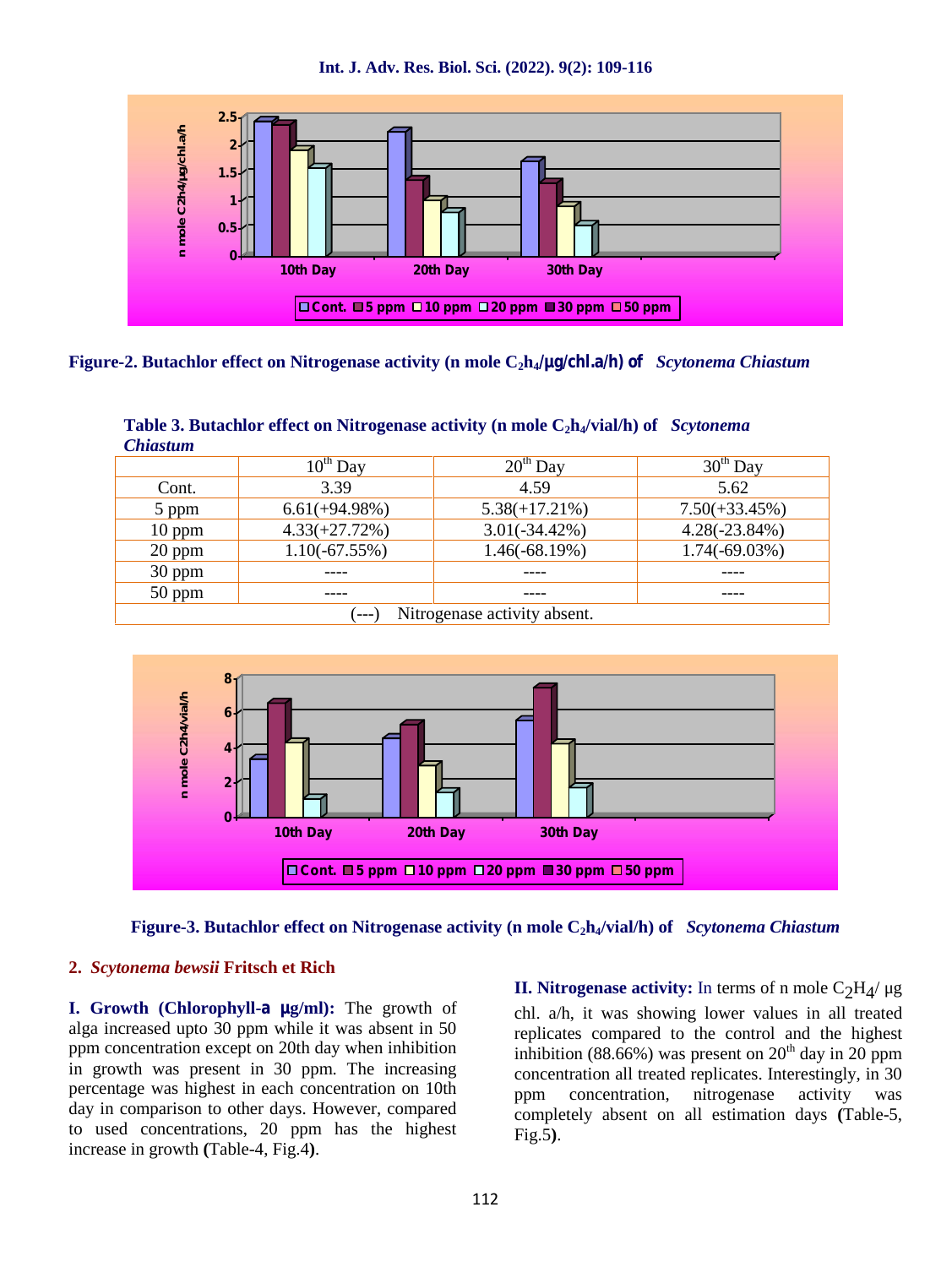In terms of n mole  $C_2H_4/vial/h$ , the nitrogenase activity increased upto 10 ppm only on  $10^{th}$  day while on remaining days it was gradually poor than the

control upto 20 ppm concentration, otherwise trend of the results is similar to the above results **(**Table 3**)**.

|                          | $10^{th}$ Day      | $20th$ Day         | $30th$ Day         |
|--------------------------|--------------------|--------------------|--------------------|
| Cont.                    | 0.039              | 0.082              | 0.116              |
| 5 ppm                    | $0.125(+220.51\%)$ | $0.161(+96.34%)$   | $0.225(+93.96\%)$  |
| $10$ ppm                 | $0.146(+274.35%)$  | $0.177(+115.85\%)$ | $0.253(+118.10\%)$ |
| $20$ ppm                 | $0.170(+335.89%)$  | $0.196(+139.02\%)$ | $0.311(+168.10\%)$ |
| 30 ppm                   | $0.040(+02.56%)$   | $0.060(-26.82\%)$  | $0.117(+00.86\%)$  |
| 50 ppm                   |                    |                    |                    |
| Growth absent.<br>$---)$ |                    |                    |                    |

#### **Table 4: Butachlor effect on Growth (chl.-a μg/ml) of** *Scytonema biwsii*



**Figure – 4. Butachlor effect on Growth (chl.-a μg/ml) of** *Scytonema biwsii***.**

#### **Table 5: Butachlor effect on Nitrogenase activity (n mole C2h4/μg/chl.a/h) of** *Scytonema biwsii*

|                              | $10^{th}$ Day    | $20th$ Day       | $30th$ Day      |
|------------------------------|------------------|------------------|-----------------|
| Cont.                        | 1.56             | 5.56             | 2.63            |
| 5 ppm                        | $1.04(-33.33\%)$ | $1.32(-76.25%)$  | $0.98(-62.73%)$ |
| $10$ ppm                     | $0.76(-51.28%)$  | $1.17(-78.95\%)$ | $0.77(-70.72%)$ |
| 20 ppm                       | $0.28(-82.05%)$  | $0.63(-88.66%)$  | $0.45(-82.88%)$ |
| 30 ppm                       |                  |                  |                 |
| 50 ppm                       |                  |                  |                 |
| nitrogenase activity absent. |                  |                  |                 |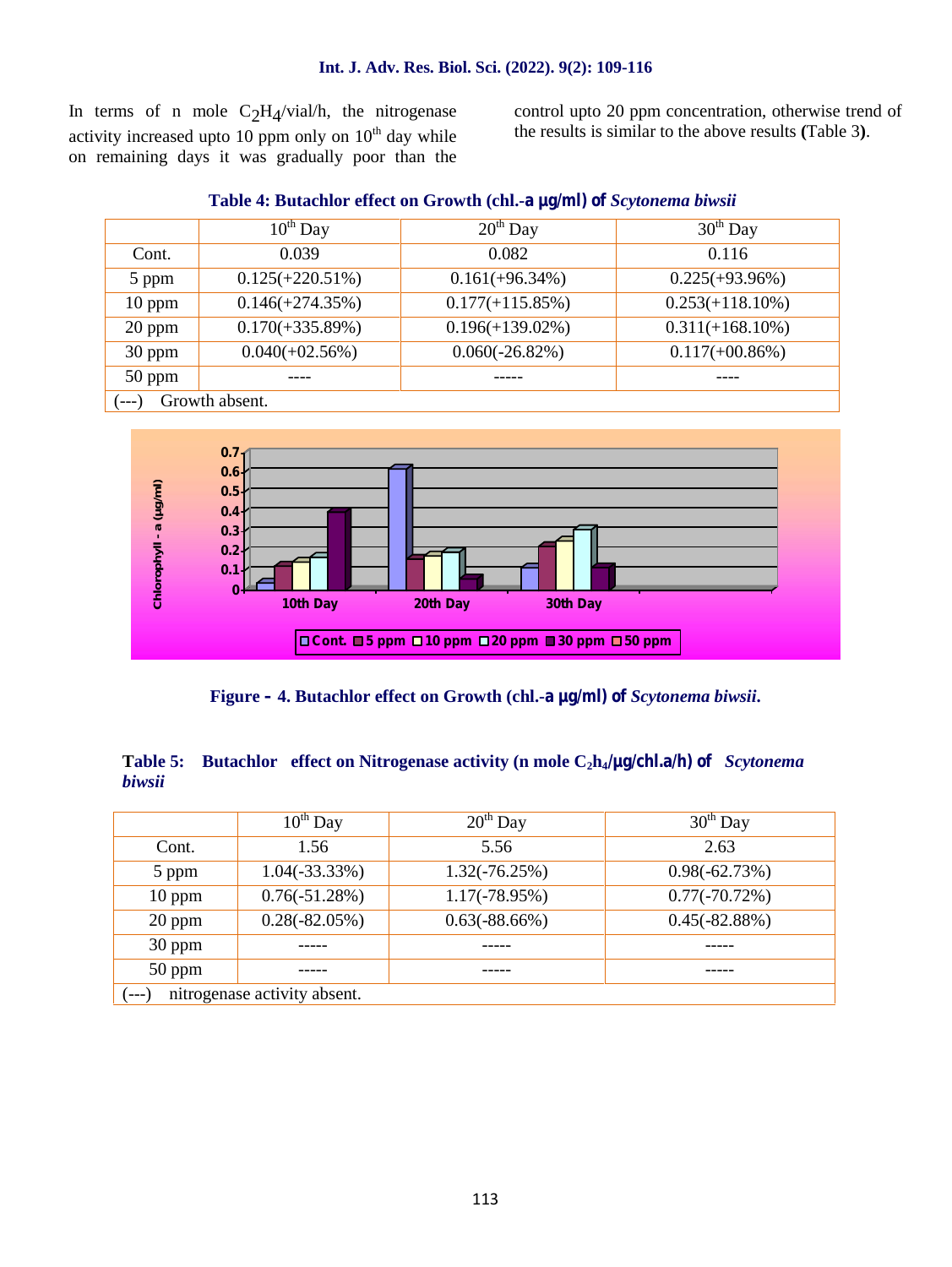**Int. J. Adv. Res. Biol. Sci. (2022). 9(2): 109-116**



#### **Figure-5. Butachlor effect on Nitrogenase activity (n mole C2h4/μg/chl.a/h) of** *Scytonema biwsii*

|                                       | $10^{th}$ Day    | $20th$ Day       | $30th$ Day       |
|---------------------------------------|------------------|------------------|------------------|
| Cont.                                 | 0.60             | 4.5              | 2.05             |
| 5 ppm                                 | $1.3(+116.66\%)$ | $2.1(-53.33\%)$  | $2.20(-27.86%)$  |
| $10$ ppm                              | $1.10(+83.33\%)$ | $2.07(-54.00\%)$ | $1.94(-36.39%)$  |
| $20$ ppm                              | $0.47(-21.66%)$  | $1.2(-73.33\%)$  | $1.39(-54.42\%)$ |
| 30 ppm                                |                  |                  |                  |
| $50$ ppm                              |                  |                  |                  |
| nitrogenase activity absent.<br>$---$ |                  |                  |                  |

**Table 6: Butachlor effect on Nitrogenase activity (n mole / vial/h) of** *Scytonema biwsi***i**



#### **Figure-6. Butachlor effect on Nitrogenase activity (n mole C2h4/vial/h) of** *Scytonema biwsii*

#### **4. Discussion**

Previously, Anand and Veerappan (1980) recorded the survivability of *Anabaena vaginicola*, *Cylindrospermum muscicola* and *Nostoc entophytum* upto 250 ppm concentration of dimecron. However, *Anabaena* sp. and *Nostoc* sp. are more resistant than *Cylindrospermum* sp. Reddy (1976) did not noted any significant effect of 25 ppm concentration of dimecron on *Tolypothrix tenuis* and *Anabaena* sp. Halder. N.C. et.al. (2010), studied on *Scytonema chiastum*, *Scytonema bewsii, Tolypothrix distorta* and *Camptylonemopsis lahorensis* for different concentrations of Dimecron (50% EC) on the growth (Chlor0phyll-a) and nitrogenase activity. Results indicate that *Scytonema chiastum* shows the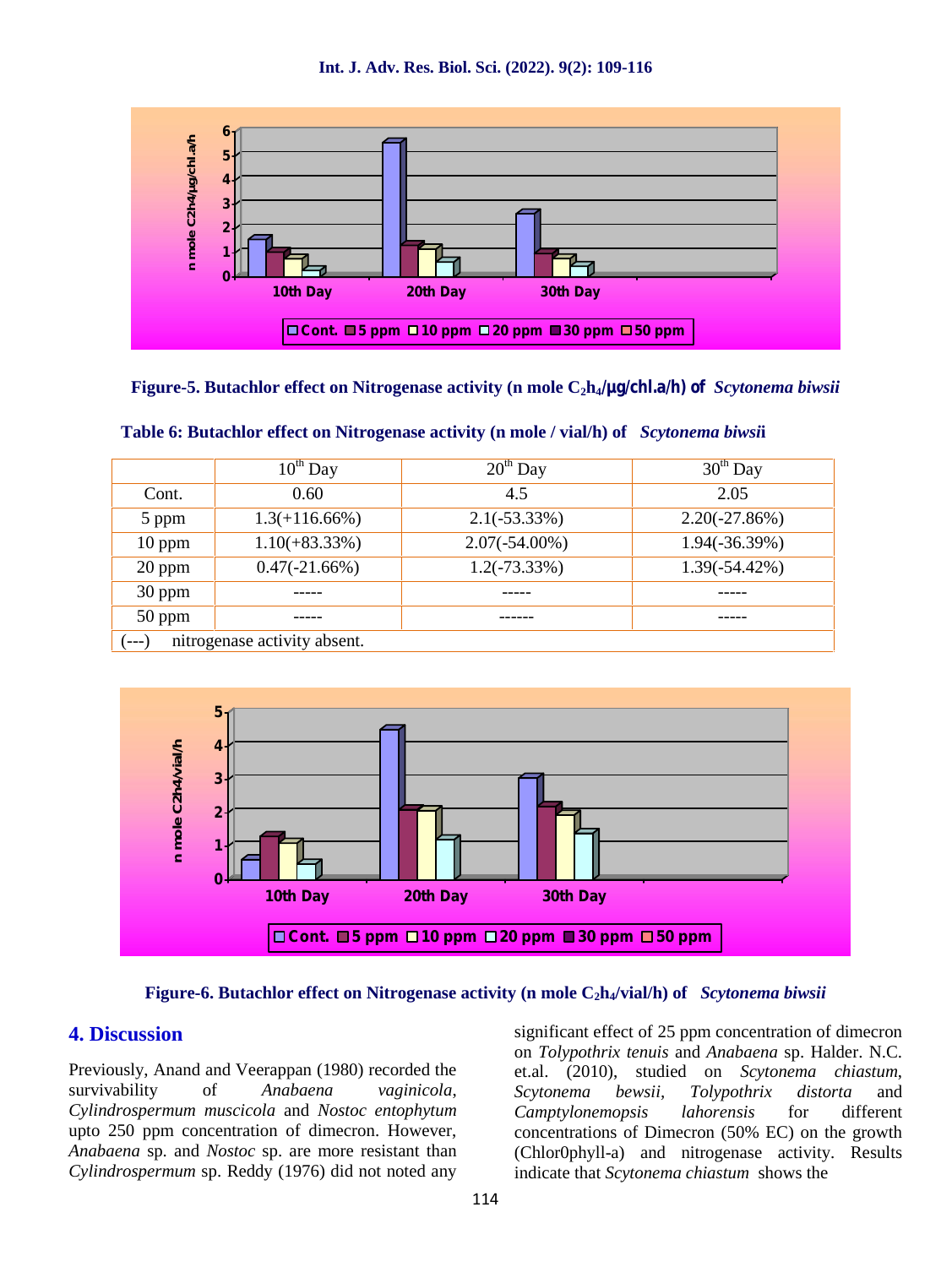stimulatory effect on growth maximum in 5 ppm and 10 ppm on  $20<sup>th</sup>$  day and  $30<sup>th</sup>$  day, respectively. *Scytonema bewsii* showed upto 5 ppm concentration were stimulatory on  $20^{th}$  day and  $30^{th}$ , respectively. Whereas *Tolypothrix distorta* and *Camptylonemopsis lahorensis* were stimulatory up to 10 ppm concentration on  $20^{th}$  day and  $30^{th}$  day, respectively. However, among them *Scytonema chiastum* and *Camptylonemopsis lahorensis* showed more tolerance upto 40 ppm while others were unable to grow up to in same concentration. The nitrogenase activity of all the strains increases in low concentration, i.e., upto 5ppm to 10 ppm. But gradually increasing concentration i.e., 20 ppm and 30 ppm, successively showed and decreasing trend and up to 40 ppm and 50 ppm concentration, their growth and nitrogenase activity was lethal and absent on  $10^{th}$ , 2oth and  $30^{th}$  days successively. And also, Chandra Bhan (1993) recorded stimulation in growth and nitrogen fixation rate of taken strains in presence of upto 20 ppm concentrations of dimecron. According to him, *Nostoc, Scytonema* and *Anabaena* have more tolerance of dimecron (upto 60 ppm) than *Calothrix and Aulosira*.

## **5. Conclusion**

Although, the present results are not comparable because mostly all previously taken strains are not the same species taken for the present study. But all the present strains also have tolerance upto 40 ppm concentrations of dimecron except *S. bewsii* which has only upto 30 ppm concentrations. Therefore, the present results are more comparable to the results of Chandra Bhan (1993) and Reddy (1976). But the present results indicate that usually, all strains of the genera *Scytonema chiastum*, *Scytonema bewsii* behave distinctly.

*Scytonema bewsii* showed more tolerance upto 30 ppm rapidly while *Scytonema chiastum* cannot easily grow up to in same concentration and nitrogenase activity of both the strains decreasing trend in higher concentration i.e., up to 5ppm to 20 ppm. But gradually increasing concentration, i.e., 30 ppm and 50 ppm, successively showed totally lethal and absence on the 10th, 20th and 30th days. Therefore, the present results are comparable in individual parameters with mostly all the previous worker's results above. There is no similar trend in the same pesticides on different species.

## **Conflict of Interest**

The author of this paper have no conflict of interest.

## **References**

- Agardh, C.A. 1848 Species, genera et ordines algarum.
- Anand, N. and Veerappan B. 1980 Effect of pesticides and fungicides on blue-green algae. Phykos, 19: 210-212.
- Chandra Bhan 1993 Studies on the effect of dimecron on *Anabaena, Nostoc* and *Scytonema*; D. Phil thesis pp, 59-68. Allahabad Univesity, Allahabad.U.P.
- Desikachary, T.V. 1948 On *Camptylonema indicum* Schmidle and *Camptylonemopsis* gen. nov. Proc. Indian Acad. Sci. B 28:35-50.
- Desikachary, T.V. 1959. Cyanophyta. I.C.A.R., New Delhi, 686.
- Halder,N.C.,V.Kwivedi and Rashmi Singh (2010)Effect of Dimecron 50% EC on growth and Nitrogenase activity of the four fast growing strains of Scytonemataceae. National Journal of Life Sciences, Vol 7(1)2010:163- 168.
- Kaushik.B.D.& Venkataraman,G.S.(1983) Response of Cyanobacterial nitrogen fixation To insecticides.Curr.Sce. 52:321-323
- Komarek, J. and Anagnnostidis, K.1986 Modern approach to the classification system of Cyanophytes, 2- Chroococcales Arch. Hydrobiol Suppl. 73, Algological Studies 43:157-226.
- Komarek, J. and K. Anagnostidis, 1988 Modern approach of the classification system of cyanophytes 4-Nostocales. Arch. Hydrobiol Suppl. 82.3, Algological studies 3<sup>rd</sup> part. 247-345.
- Raghav Reddy, H.R. 1976 Studies on enfluence of pH. phosphate and pesticides on nitrogen fixation and radio carbon assimlation by two blue-green algae. M.Sc. Thesis subm., Univ. Agri. Sci. Banglore.
- Stewart. W.D.P. 1972 Heterocysts of blue-green algae. In:Desikachary. T.V. ed. Taxonomy and biology of blue-green algae., Madras p.227-235.
- Stewart, W.D.P., Fitzerald, C.P. and Burris, R.H. 1967 In situ studies on nitrogen fixation using the acetylene reduction technique. Proc. Nat. Acad. Sci. Wash., 58:2071-2078.